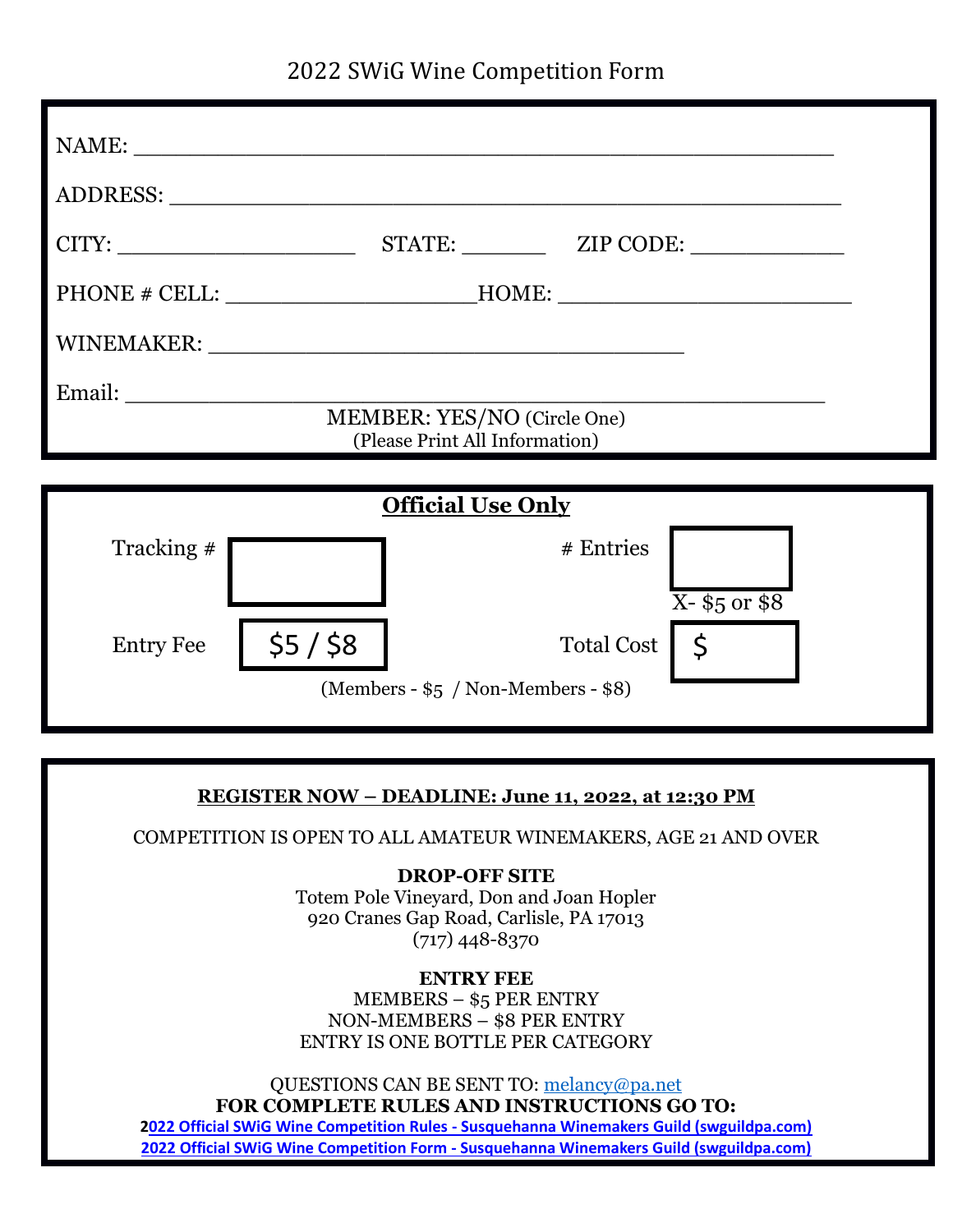# 2022 SWiG Wine Competition Form

# **CATEGORIES**

## CLASS 100 – DRY RED GRAPE

 $\Box$  110 – Red Varietal  $\Box$  120 – Red Blend

(vintage, wine ingredients & percentage, % alcohol)

### CLASS 200 – DRY WHITE GRAPE

 $\Box$  210 – White Varietal  $\Box$  220 – White Blend

(vintage, wine ingredients & percentage, % alcohol)

### CLASS 300 – SWEET RED GRAPE

 $\Box$  310 – Red Varietal  $\Box$  320 – Red Blend

(vintage, wine ingredients & percentage, % alcohol)

#### CLASS 400 – SWEET WHITE GRAPE

 $\Box$  410 – White Varietal  $\Box$  420 – White Blend

(vintage, wine ingredients & percentage, % alcohol)

### CLASS 500 – FRUIT

 $\Box$  510 – Stone  $\Box$  520 – Berry

(vintage, wine ingredients & percentage, % alcohol)